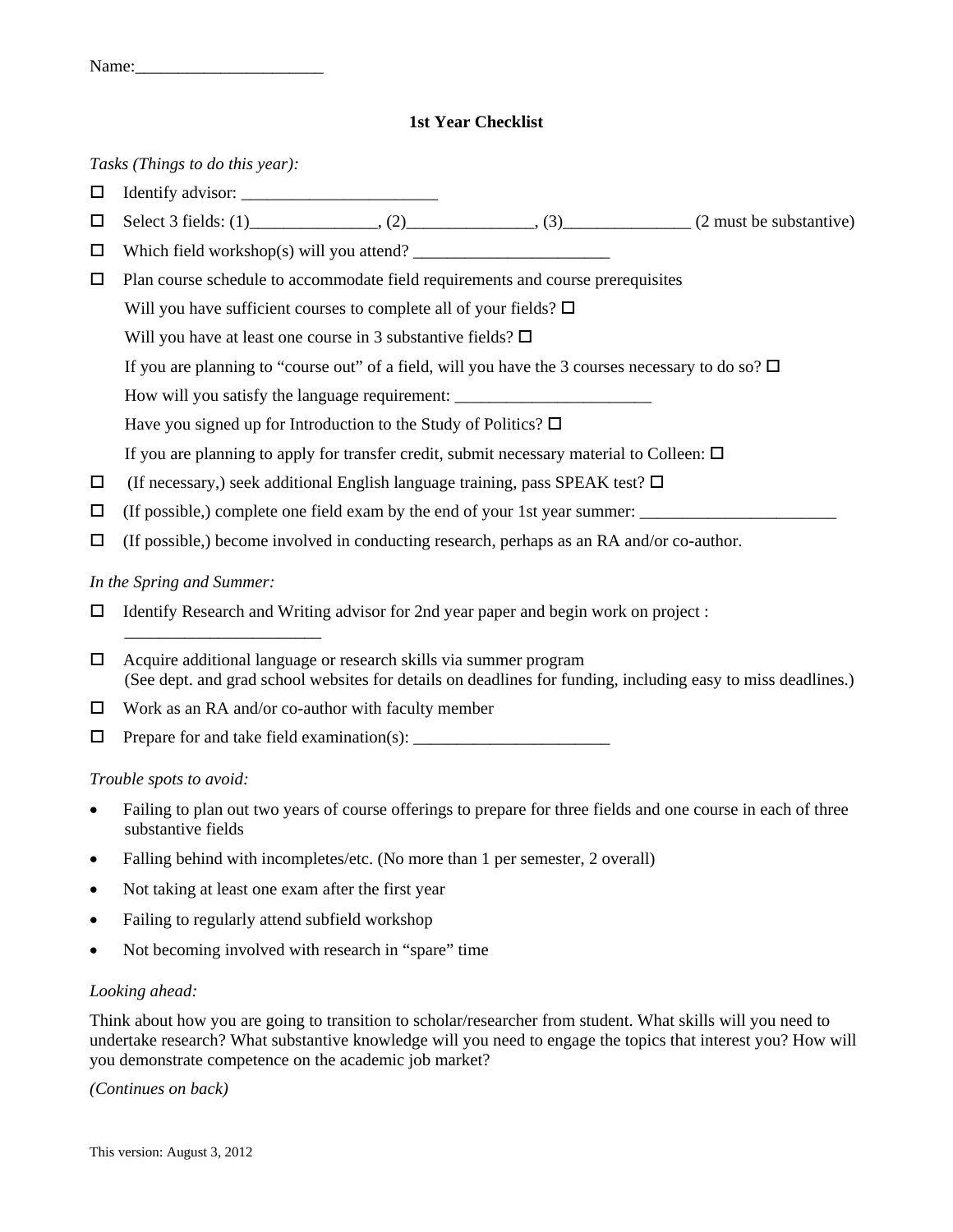| Name: |  |
|-------|--|
|       |  |

#### *Miscellaneous Advice:*

- 1. This is a collaborative enterprise. View your fellow students and professors as future coauthors. Treat one another well.
- 2. Treat staff and faculty with respect, especially junior faculty and administrators. Bad reputations have consequences.
- 3. Don't be shy about taking (for a grade or auditing) undergraduate courses (e.g., linear algebra, microeconomics, languages, etc.) or courses outside of political science to fill necessary gaps.
- 4. No faculty member "owns" any subfield. Faculty disagree about what is worth doing and why. Figure it out for yourself.
- 5. You will feel pressure to begin conducting research, but you shouldn't do so if you are still learning and/or you aren't ready. Serving as an RA is a worthwhile way to learn how faculty go about their work.
- 6. Select topics for seminar papers that both fulfill class requirements and feed into your own research interests.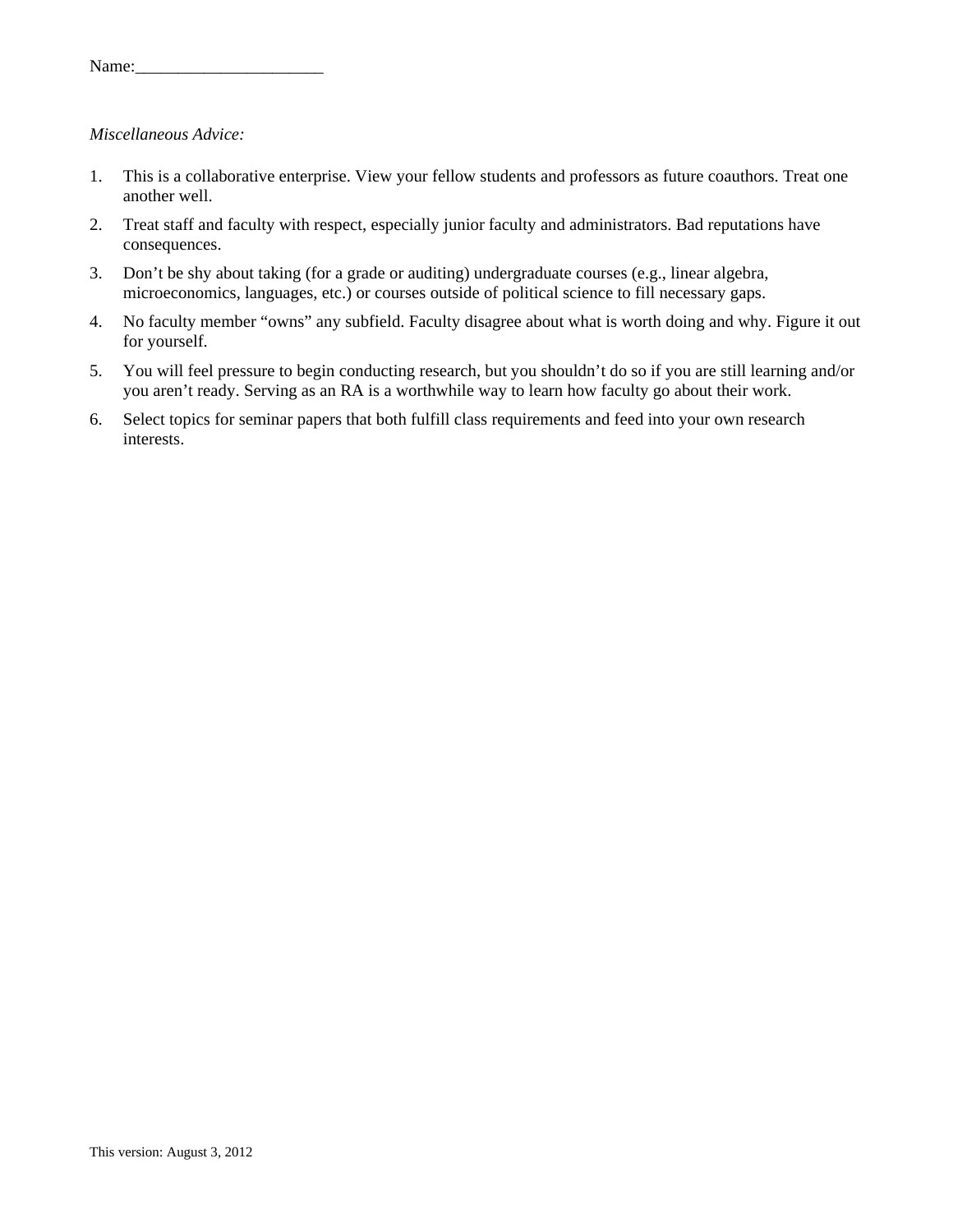Name:\_\_\_\_\_\_\_\_\_\_\_\_\_\_\_\_\_\_\_\_\_\_

# **2nd Year Checklist**

#### *Background (Things you have already done/updates)*

- Advisor: \_\_\_\_\_\_\_\_\_\_\_\_\_\_\_\_\_\_\_\_\_\_\_
- $\Box$  Which field workshop(s) do you attend?
- $\Box$  What is your certification status in each of your 3 fields? (2 must be substantive)
	- $(1)$ \_\_\_\_\_\_\_\_\_\_\_\_\_\_\_\_\_\_\_\_\_ (Completed via Exam  $\Box$  or Coursework  $\Box$ )
		- (2)  $\Box$  (Completed via Exam  $\Box$  or Coursework  $\Box$ )
		- (3) (Completed via Exam  $\Box$  or Coursework  $\Box$ )

# *Tasks:*

- $\Box$  Complete certification (by exam or course) in three fields and all required coursework Language requirement?  $\Box$ , 16 courses?  $\Box$ , 1 course in each of 3 substantive fields?  $\Box$ 2 Honors grades?  $\Box$ , Introduction to the Study of Politics?  $\Box$ , Research and Writing?  $\Box$ High Pass Average? (In Dept. courses:  $\Box$  Overall:  $\Box$ )
- $\Box$  Prepare Research and Writing paper suitable for publication Research and Writing Advisor:
- $\Box$  Work as an RA and/or co-author with faculty member
- $\square$  Pass SPEAK test if required to be eligible for 3rd year teaching

# *In the Spring and Summer:*

- $\Box$  Prepare for and take final field examination
- $\Box$  Revise Research and Writing paper and send out for review
- $\Box$  Acquire additional language or research skills via summer program (See dept. and grad school websites for details on deadlines for funding, including easy to miss deadlines.)
- □ Work as an RA and/or co-author with faculty member
- $\Box$  Begin prospectus research by thinking about committee and topic
- $\Box$  Fill out MA paperwork if wish to obtain degree
- $\square$  Submit preferences for fall TF positions

# *Trouble spots to avoid:*

- Failing to complete required courses and certification in three fields
- Failing to regularly attend subfield workshop

# *Looking ahead:*

What topic are you thinking of working on for your dissertation? Who are you thinking of working with? Apart from your dissertation project idea, do you have a stand-alone piece of research that you can consider working on and submitting for publication? Are there funding applications for dissertation research that will require you to have material ready to submit in the fall of the 3rd year?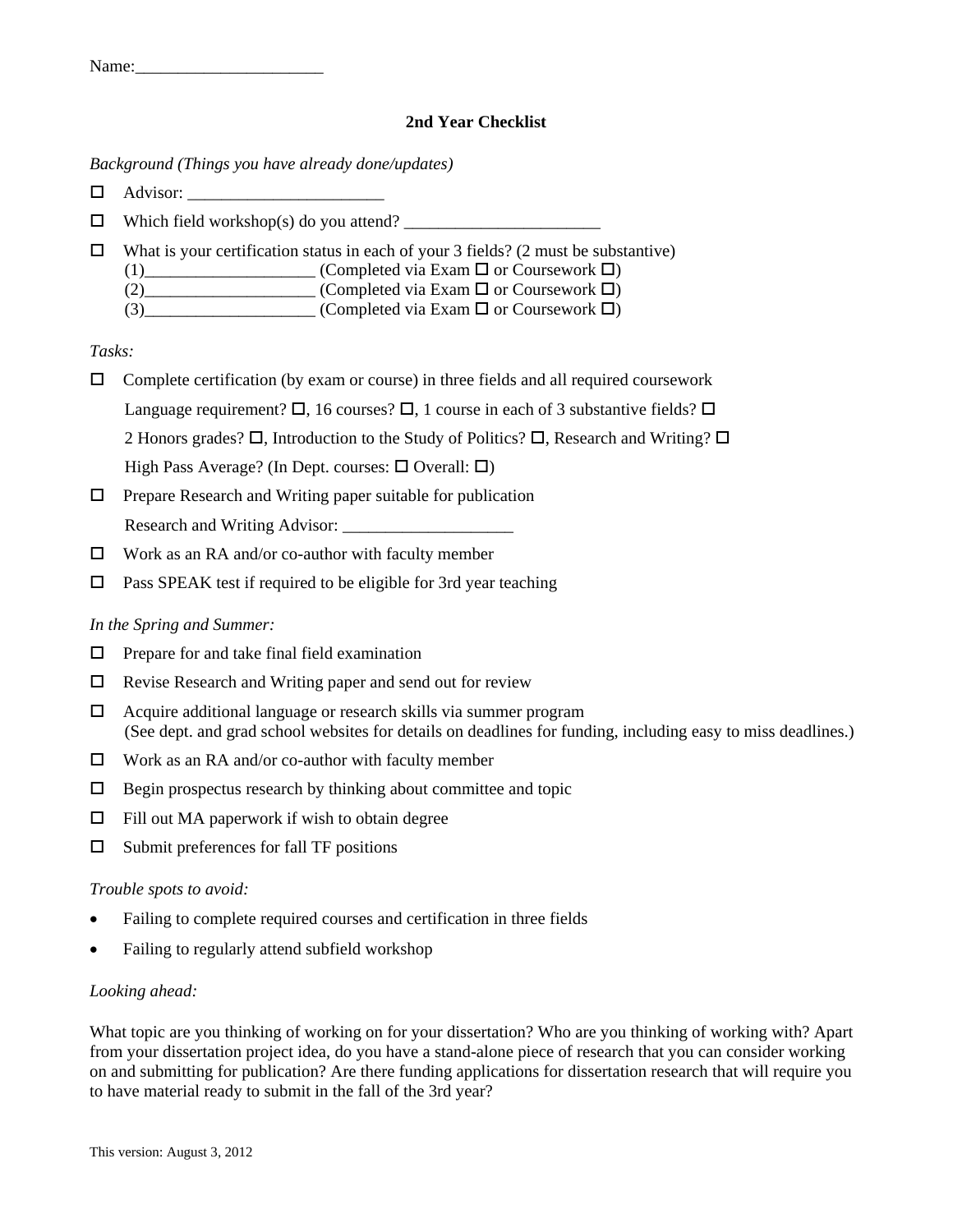| Name: |  |
|-------|--|
|-------|--|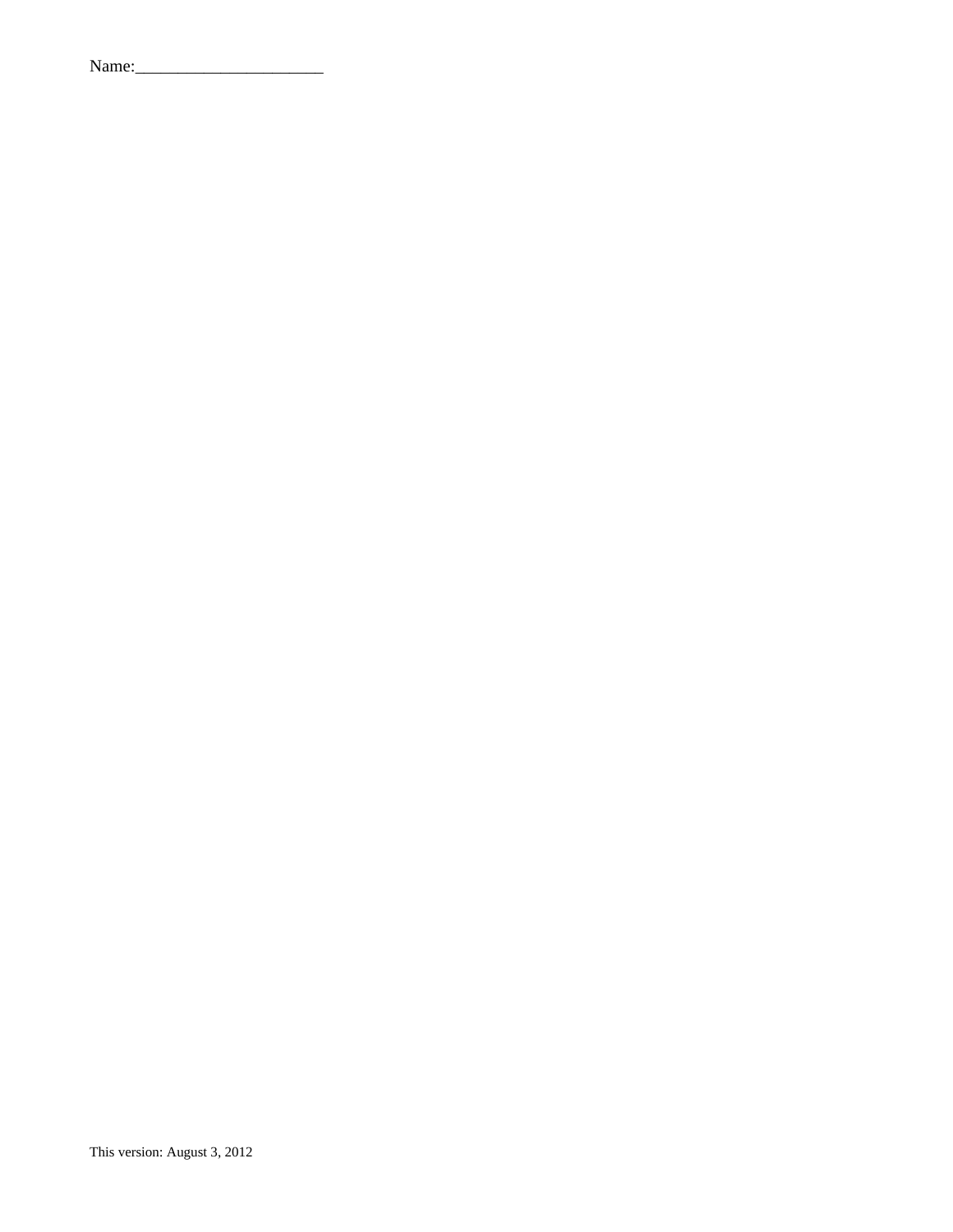| Name: |  |  |  |
|-------|--|--|--|
|       |  |  |  |

# **3rd Year Checklist**

#### *Background:*

- Advisor: \_\_\_\_\_\_\_\_\_\_\_\_\_\_\_\_\_\_\_\_\_\_\_
- $\Box$  Which field workshop(s) do you attend?
- $\Box$  Completed all outstanding coursework requirements?

Language requirement?  $\Box$ , 16 courses?  $\Box$ , 1 course in each of 3 substantive fields?  $\Box$ 

2 Honors grades?  $\Box$ , Introduction to the Study of Politics?  $\Box$ , Research and Writing?  $\Box$ 

High Pass Average? (In Dept. courses:  $\Box$  Overall:  $\Box$ )

- $\Box$  Certified in 3 fields? (2 must be substantive)
	- (1)\_\_\_\_\_\_\_\_\_\_\_\_\_\_\_\_\_\_\_\_\_\_ (Completed via Exam  $\Box$  or Coursework  $\Box$ )
	- (2)\_\_\_\_\_\_\_\_\_\_\_\_\_\_\_\_\_\_\_\_\_ (Completed via Exam  $\Box$  or Coursework  $\Box$ )
	- $(3)$  (Completed via Exam  $\square$  or Coursework  $\square$ )
- $\Box$  Are there any additional courses you plan to take this year?
- $\square$  Pass SPEAK test if required to be eligible for teaching?

#### *Tasks:*

- $\Box$  Identify 3-person Prospectus Committee by October 1:
	- (1)\_\_\_\_\_\_\_\_\_\_\_\_\_\_\_\_\_\_\_\_ (Dissertation Advisor)
	- $(2)$  $(3)$

 $\square$  Draft short prospectus ideas memorandum and share with Committee by October 15

- $\Box$  Hold group meeting with Prospectus Committee by November 1 to discuss ideas
- $\Box$  Draft full prospectus by January 15
	- $\Box$  Hold group meeting with Prospectus Committee to discuss draft by February 15
	- $\Box$  Submit revised draft no later than May 1
	- $\Box$  Once prospectus is approved, submit petition for candidacy by June 1
- $\Box$  Teach (For those without outside funding)
	- □ Attend Teaching @ Yale Day
	- $\Box$  Consider obtaining teaching certification through Graduate Teaching Center
- Consider presenting Research and Writing paper or other research project at appropriate conference
- $\Box$  Apply for funding for dissertation (field) research
- Complete additional MA degrees, if any

*(Continues on back)*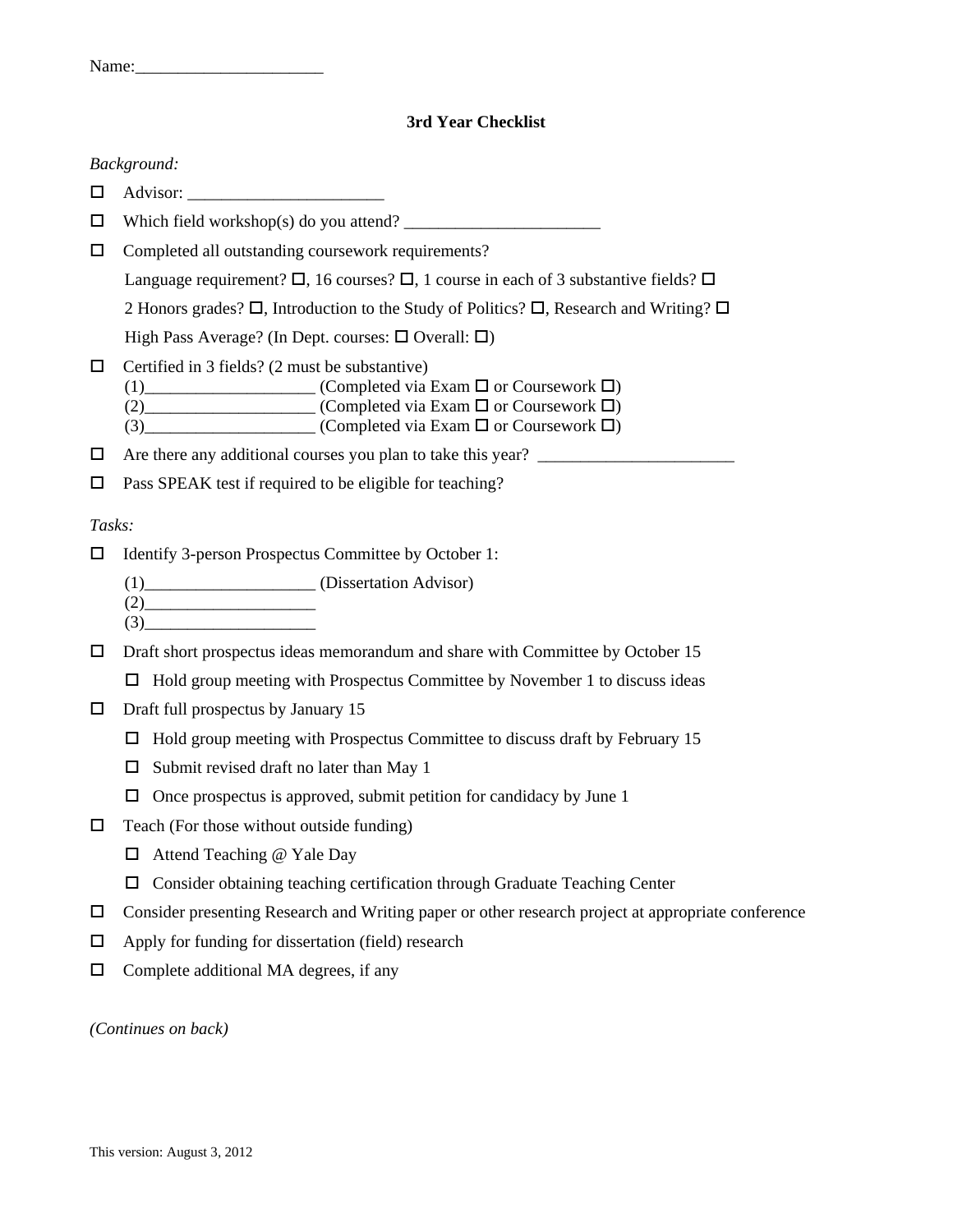#### *Trouble spots to avoid:*

"Wasting" the 3rd year: Failure to structure the 3rd year so as to transition to active dissertation research is among the greatest impediments to timely PhD completion. You should view completion of the prospectus (and any outstanding program requirements) as your primary task beginning September 1. There are no immediate rewards for dissertation research at this time, but that will change as the project develops.

Reading forever: There is no limit to how much you can read before writing a prospectus. Your job is not to know everything, but to propose a project that contributes positively to the body of human knowledge. This will require focusing and making a decision that you know enough to proceed.

Overinvesting in teaching: Teaching is important, but if you find yourself spending 2 full days a week or more on teaching, you aren't spending enough time on your dissertation.

#### *Looking ahead:*

If you are planning to go to the field in your 4th year, you will need to arrange to delay teaching and register in absentia. This may also require you take your University Dissertation Fellowship in your 4th year.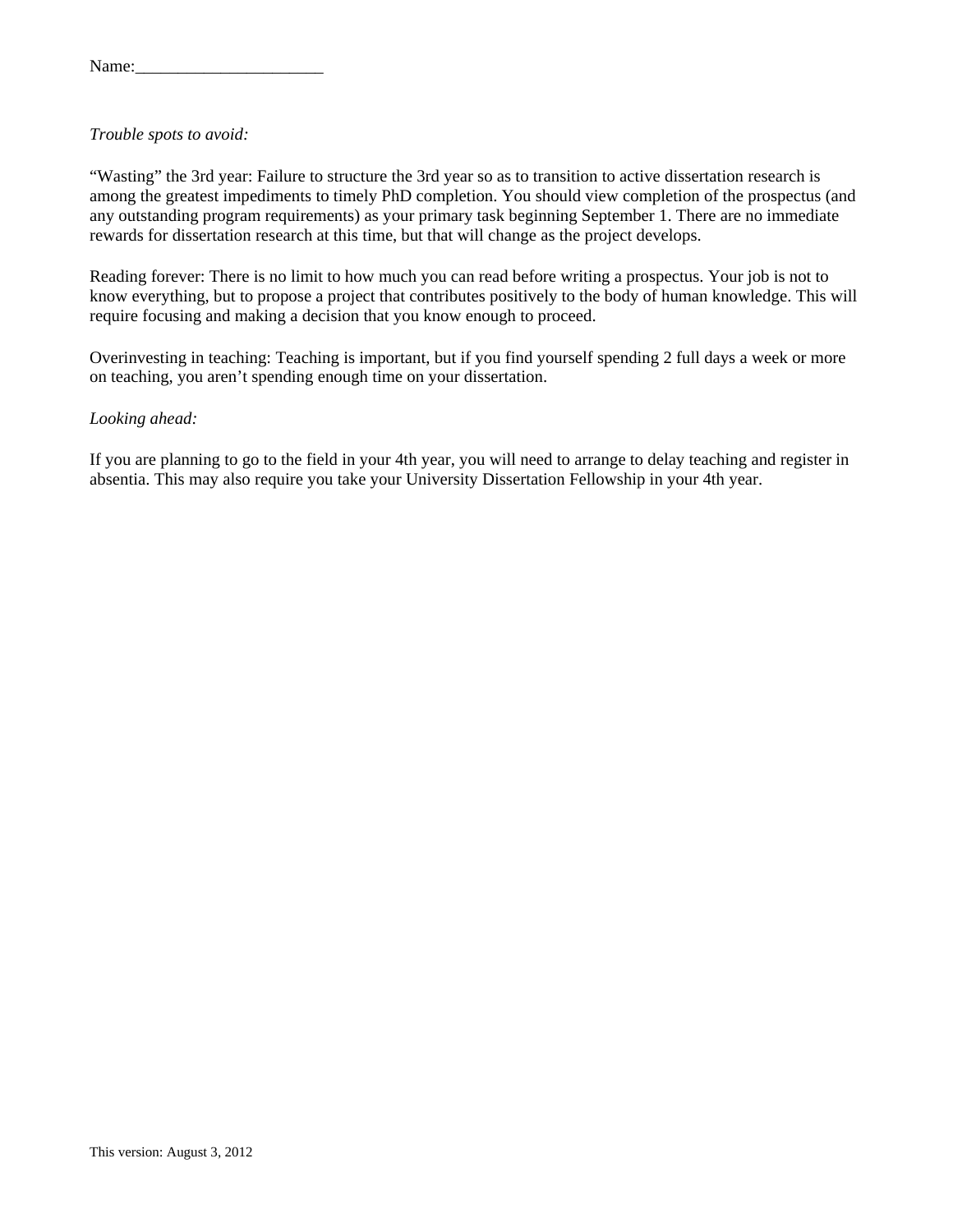Name:\_\_\_\_\_\_\_\_\_\_\_\_\_\_\_\_\_\_\_\_\_\_

#### **4th and 5th Year Checklist**

#### *Background:*

- $\Box$  Advanced to candidacy
	- Completed all outstanding coursework requirements?

Language requirement?  $\Box$ , 16 courses?  $\Box$ , 1 course in each of 3 substantive fields?  $\Box$ 

2 Honors grades?  $\Box$ , Introduction to the Study of Politics?  $\Box$ , Research and Writing?  $\Box$ 

High Pass Average? (In Dept. courses:  $\Box$  Overall:  $\Box$ )

 $\Box$  Certified in 3 fields? (2 must be substantive)

(1)\_\_\_\_\_\_\_\_\_\_\_\_\_\_\_\_\_\_\_\_\_\_ (Completed via Exam  $\Box$  or Coursework  $\Box$ )

(2)\_\_\_\_\_\_\_\_\_\_\_\_\_\_\_\_\_\_\_\_ (Completed via Exam or Coursework )

 $(3)$  (Completed via Exam  $\square$  or Coursework  $\square$ )

- Prospectus Completed and Approved
- 3-person Dissertation Committee:
	- $(1)$  (chair)
	- $(2)$  $(3)$

Which field workshop(s) do you attend? \_\_\_\_\_\_\_\_\_\_\_\_\_\_\_\_\_\_\_\_\_\_\_

When are you taking your University Dissertation Fellowship? \_\_\_\_\_\_\_\_\_\_\_\_\_\_\_\_\_\_\_\_\_\_\_

#### *Tasks:*

- $\Box$  Make a website and a C.V.
- $\Box$  Conduct dissertation research
- $\Box$  Meet with entire dissertation committee at least once per semester (if in the field, are you providing regular dissertation progress updates to the entire committee?  $\Box$ )
	- $\Box$  Fall
	- $\square$  Spring
- $\Box$  Consider presenting dissertation research at in-house or outside conference
- $\Box$  Teach if not supported by dissertation fellowship or outside funding
	- $\Box$  Consider obtaining teaching certification through Graduate Teaching Center
- Consider participating in Academic Job Search Seminar run through Graduate Career Services

# *Trouble spots to avoid:*

Are you meeting with your advisor and dissertation committee on a regular basis? If you aren't collecting data, are you writing?

*(Continues on back)*